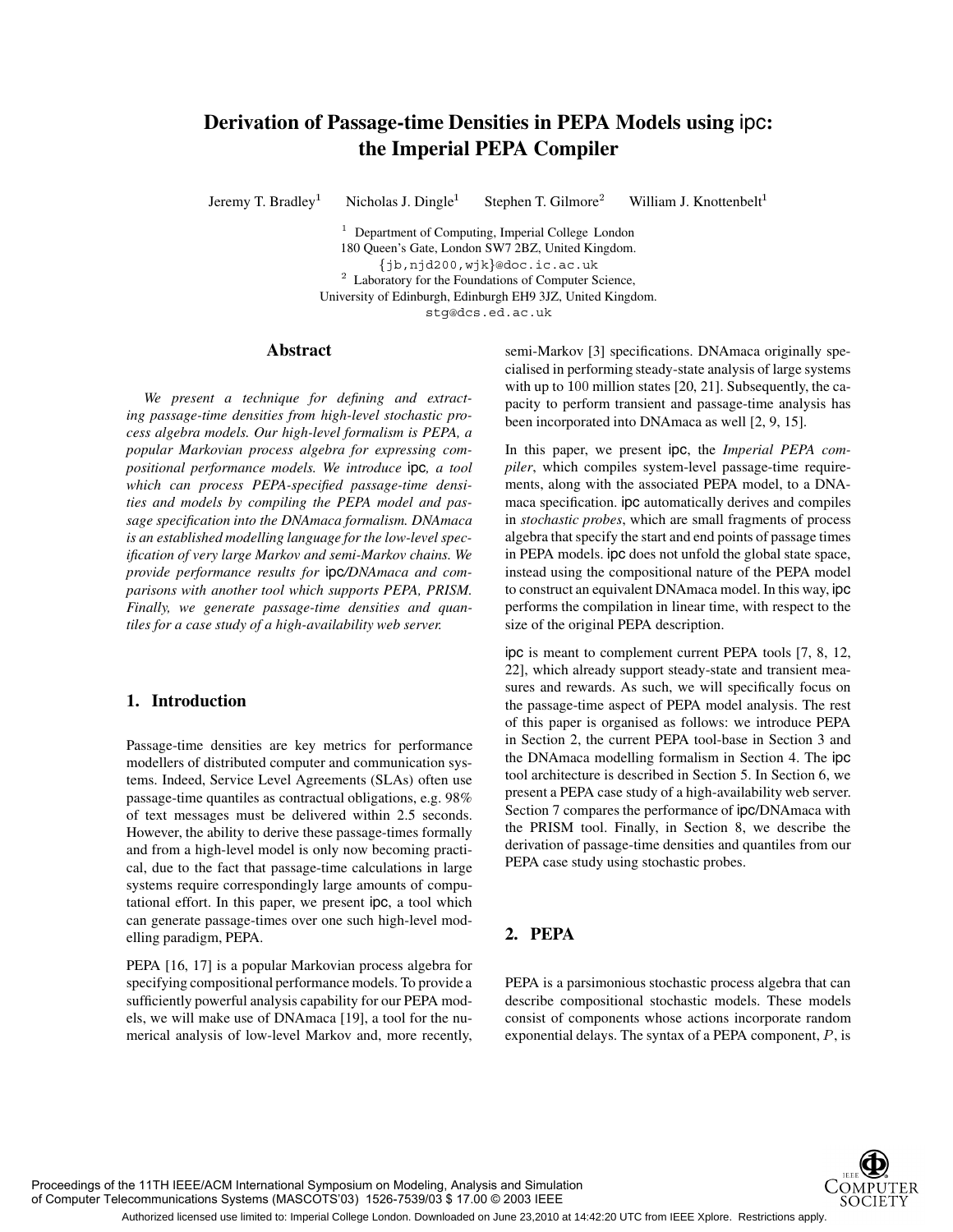represented by:

$$
P ::= (a, \lambda).P \mid P + P \mid P \triangleright_{s} \varphi \mid P/L \mid A \quad (1) \qquad \text{for}
$$

- $(a, \lambda)$ . P is a prefix operation. It represents a process which does an action,  $a$ , and then becomes a new process,  $P$ . The time taken to perform  $\alpha$  is described by an exponentially distributed random variable with parameter  $\lambda$ . The rate parameter may also take a  $\top$ -value, which makes the action passive in a cooperation (see below).
- $P_1 + P_2$  is a choice operation. A race is entered into between components  $P_1$  and  $P_2$ . If  $P_1$  evolves first then any behaviour of  $P_2$  is discarded and vice-versa.
- $P_1 \triangleright_S \triangleleft P_2$  is the cooperation operator.  $P_1$  and  $P_2$  run in parallel and synchronise over the set of actions in the set S. If  $P_1$  is to evolve with an action  $a \in S$ , then it must first wait for  $P_2$  to reach a point where it is also capable of producing an  $a$ -action, and vice-versa. In an active cooperation, the two components then jointly produce an  $a$ -action with a rate that reflects the slower of the two components (usually the minimum of the two individual a-rates). In a passive cooperation, where  $P_1$ , say, can evolve with an  $(a, \top)$ -transition, the joint aaction inherits its rate from the  $P_2$  component alone.
- $P/L$  is a hiding operator where actions in the set  $L$  that emanate from the component  $P$  are rewritten as silent  $\tau$  actions (with the same appropriate delays). The actions in  $L$  can no longer be used in cooperation with other components.
- $\overline{A}$  is a constant label and allows, amongst other things, recursive definitions to be constructed.

## **3. Survey of PEPA Tools**

There are a number of methods and tools available for solving PEPA models. One way in which a PEPA model can be solved is to use the PEPA Workbench [12] to generate the state space of the model and the infinitesimal generator matrix of the underlying Markov chain. The PEPA Workbench writes this matrix in the concrete syntax of the Maple computer algebra system [23] so this can be solved conveniently in the high-level mathematical computing environment which Maple offers. This method gives us an option which is not supported by any of the other PEPA tools, namely to solve the model symbolically in terms of the symbolic rates used in the model, instead of solving it only for a particular set of concrete values of these rates. Unfortunately this facility is practical only for very small models. For models of even moderate size it is necessary to use concrete values for the rates.

Other PEPA tools now encompass a number of wellengineered direct solution methods. The Möbius multiformalism modelling framework supports PEPA as one of its input languages [8]. Möbius provides efficient sparse matrix-based implementations of steady-state and transient solvers as well as a simulator.

A different approach to the representation of the infinitesimal generator matrix of the CTMC is taken by the PRISM probabilistic symbolic model checker [22]. PRISM stores the matrix as a multi-terminal binary decision diagram (MTBDD) which offers compact storage for structured state spaces of significant size. PRISM supports PEPA as one of its input languages and offers a range of numerical solution procedures: Power, Jacobi, forwards and backwards Gauss-Seidel, JOR and forwards and backwards SOR.

Our contribution here is to allow additional solution procedures and passage-time analysis capabilities to be accessed via ipc, a tool written in the Haskell lazy functional programming language [18]. Its purpose is to compile a PEPA model into the input language of Knottenbelt's DNAmaca analyser [19]. The possible steady-state solution methods offered by DNAmaca include direct methods (Gaussian Elimination, Grassmann), classical iterative methods (Gauss-Seidel, fixed SOR, dynamic SOR), Krylov subspace techniques (BiCG, CGNR, CGS, BiCGSTAB, BiCGSTAB2, TFQMR) and decomposition-based methods (Aggregation-Isolation, Aggregation-Isolation Relaxed).

## **4. The DNAmaca Modelling Formalism**

DNAmaca is a modelling language for Markov and semi-Markov chains. As many previous publications already exist [2, 3, 9, 15, 19, 20, 21] describing the mathematical foundation for the calculation of steady-state, transient and passage-time distributions in such models, we will not dwell on the complete details here; rather in Section 4.1, we will briefly describe the theory behind the *uniformization* technique [14, 26], used by the HYDRA release [10, 11] of DNAmaca to calculate passage-time quantities in Markov models.

The DNAmaca interface language, to which ipc compiles, is described in [19]. Section 8 will use this to describe the construction of the stochastic probe, used to measure passagetime quantities in a PEPA model.

## **4.1. Passage-time Calculation**

PEPA models reduce to an underlying continuous-time Markov chain (CTMC), so we consider an  $n$  state CTMC

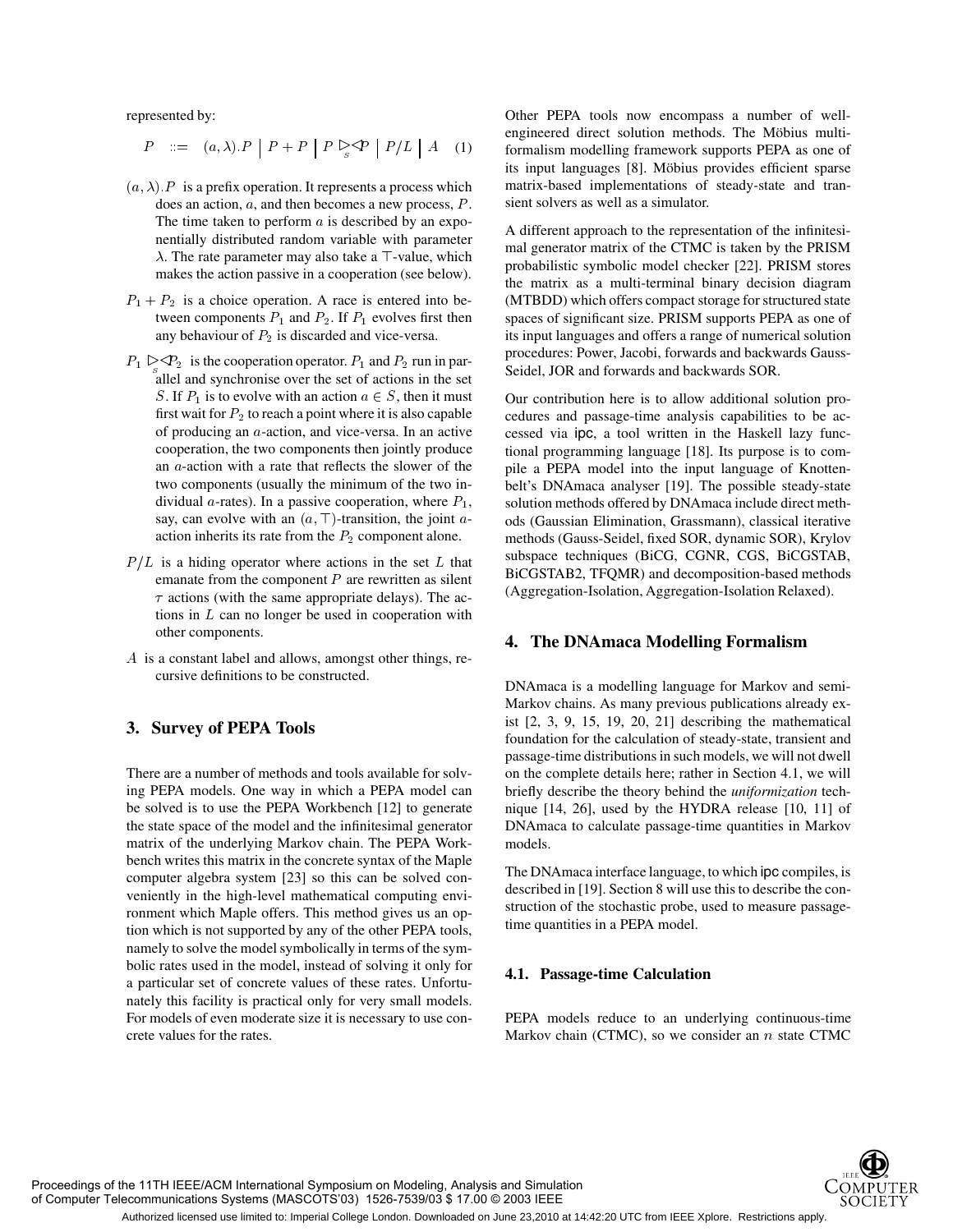with  $n \times n$  generator matrix  $Q = q_{ij}$ . Solving the linear system  $\pi Q = 0$  subject to  $\sum \pi_i = 1$  gives us the steady state vector,  $\pi$ . We calculate passage-time densities from many source states  $i$  to many target states  $\vec{j}$  by means of an efficient uniformization-based analysis.

Uniformization [14, 26] transforms a CTMC into one in which all states have the same mean holding time  $1/q$ , by allowing *invisible* transitions from a state to itself. After normalisation of the generator matrix rows with an associated Poisson process of rate  $q$ , we obtain a one-step DTMC transition matrix  $P$ , given by:

$$
P = Q/q + I \tag{2}
$$

where  $q > \max_i |q_{ii}|$  (to ensure that the DTMC is aperiodic).

While uniformization is normally used for transient analysis, it can also be employed for the calculation of responsetime densities and quantiles [24, 25]. We add an extra, absorbing state to our uniformized chain, which is the sole successor state for all target states (thus ensuring we calculate the *first* passage-time density). We denote by  $P'$ the one-step transition matrix of the modified, uniformized chain. Remembering that the time taken to traverse a path with  $n$  hops in this chain will have an Erlang distribution with parameters  $n$  and  $q$ , the density of the time taken to pass from a set of source states  $i$  into a set of target states  $j$ is given by:

$$
f_{\vec{i}\vec{j}}(t) = \sum_{n=1}^{\infty} \frac{q^n t^{n-1} e^{-qt}}{(n-1)!} \sum_{k \in \vec{j}} \pi_k^{(n)} \tag{3}
$$
 consta

where

$$
\pi^{(n+1)} = \pi^{(n)}P' \qquad \text{for } n \ge 0
$$

with

$$
\pi_k^{(0)} = \begin{cases}\n0 & \text{for } k \notin \vec{i} \\
\pi_k / \sum_{j \in \vec{i}} \pi_j & \text{for } k \in \vec{i}\n\end{cases}
$$
\n(4)

and in which  $\pi$  is any non-zero solution to  $\pi = \pi P$ . The corresponding passage-time cumulative distribution function is given by:

$$
F_{\vec{i}\vec{j}}(t) = \sum_{n=1}^{\infty} \left\{ \left( 1 - e^{-qt} \sum_{k=0}^{n-1} \frac{(qt)^k}{k!} \right) \sum_{k \in \vec{j}} \pi_k^{(n)} \right\}.
$$
 (5) 6. 6

Truncation is employed to approximate the infinite sum in Eq. (3) (and Eq. (5)), terminating the calculation when the Erlang term drops below a specified threshold value. Concurrently, when the convergence criterion

$$
\frac{||\pi^{(n+1)} - \pi^{(n)}||_{\infty}}{||\pi^{(n)}||_{\infty}} < \epsilon \tag{6}
$$

is met, for given tolerance  $\epsilon$ , the steady state probabilities of  $P'$  are considered to have been obtained with sufficient accuracy and no further multiplications with  $P'$  are performed.

## **5.** ipc **Tool Architecture**

ipc performs the translation from PEPA to a stochastic Petri net formalism [27], and also incorporates any extra logic necessary for expressing the passage-time or steady-state query (see Section 8).

The ipc compiler consists of:

- 1. .pepa file parser
- 2. PEPA normal form translator
- 3. component state space explorer
- 4. DNAmaca component linker and .mod file generator
- 5. PEPA-passage specifier
- 6. command line parser for passage-time and steady-state queries

The .pepa file format allows, for instance, arbitrary numbers of sequential prefixes and also arbitrary numbers of summation and cooperation operations attributed to a single constant label. The normal form in question strictly enforces the binary summation and cooperation, insisting on constant labels after each operation; it therefore also has to take care of the unique labelling of all components states.

The component linker takes the DNAmaca description of the individual PEPA components and creates shared transitions with appropriate preconditions and actions to represent the cooperation over shared actions.

The PEPA-passage specifier augments the input PEPA model with process algebra probes and adds the requisite passage specification command to the DNAmaca file; this is explained in more detail in Section 8.

# $\left(\frac{a(t)^k}{k!}\right) \sum \pi_k^{(n)} \left\{ \right. \right. \quad \text{(5)} \qquad \textbf{6. Case study: High-availability Web Server}$

In this section, we present the description and analysis of a PEPA model which we will use:

- to compare PEPA tool chains ipc/DNAmaca and PRISM in generating steady state solutions
- to demonstrate ipc/DNAmaca's capability to automate the generation of passage-time densities

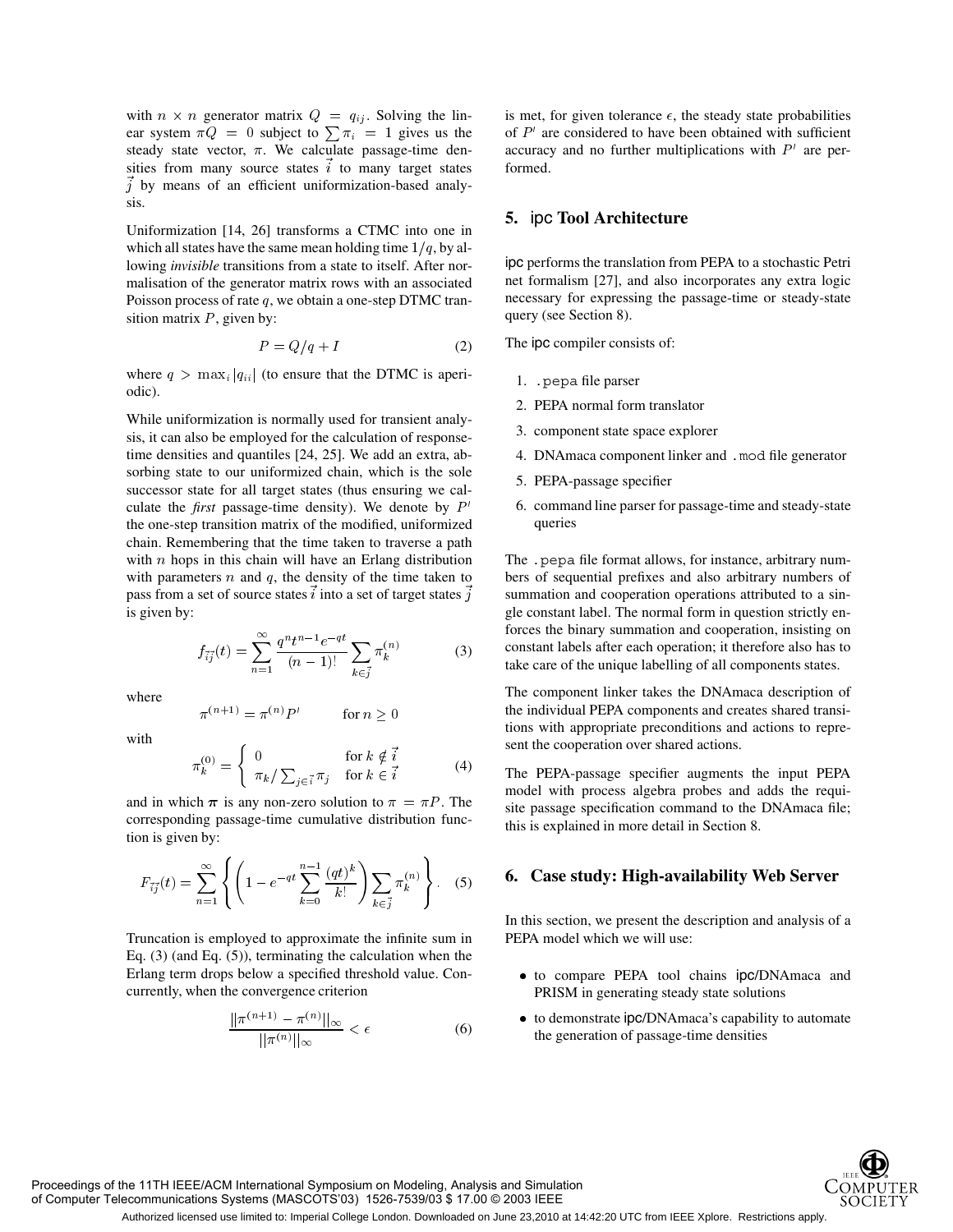Our model is of a high-availability web server. A typical application scenario for such a system is a web-based current events news feed which must meet strict quality-ofservice requirements on availability and response-time. Regardless of whether the underlying technology is web-based or not, such systems require careful performance engineering to achieve peak efficiency [4]. In part, the strict QoS requirements are met by skewing the prioritisation for *fast* reads over writes so that writes are buffered and only processed at times of low read load. The consequence of this is that there is no guarantee that a reader will see the latest version of the site although high availability is maintained.

The system is built of a cluster of servers, each of which can fail independently and be repaired independently. If all of the servers fail then a special recovery mechanism can restart them all. We now proceed to describe the components of the system.

## **6.1. The server model**

The server receives read requests each of which incurs a read lookup before the server is available to serve the next request (states  $Server$  and  $Server\_read$  below). A successful write request requires that none of the servers are in the process of performing a read access, so that all servers can be simultaneously updated (therefore no  $s$  *write* action is allowed in the  $Server\_read$  state). The server may fail and while failed (the  $Server\_fail$  state) read requests are not intercepted (no *s\_read\_request* activities) whereas write requests  $(s\_write)$  are absorbed without action. It is assumed that server resynchronisation occurs during recovery. The write costs are different in the functioning and failure states (the costs are quantified by variables  $r_{s_w}$  and  $r_{s_{ts}}$ respectively). Failed servers may be repaired individually  $(s$ <sub>-fail</sub>-recover) or collectively  $(s$ -fail-recover-all).

|                | $Server \triangleq (s\_read\_request, \top).Server\_read$                          |
|----------------|------------------------------------------------------------------------------------|
|                | $+$ (s_fail, $r_{s_t}$ ). Server_fail                                              |
|                | $+$ (s_write, $r_{s_m}$ ). Server                                                  |
| $Server\_read$ | $\stackrel{\textit{def}}{=}$ (s_read_lookup, r <sub>s<sub>rl</sub></sub> ). Server |
|                | $Server\_fail \cong (s\_fail\_recover, r_{s_{fr}}).Server$                         |
|                | $+$ (s_fail_recover_all, $\top$ ). Server                                          |
|                | $+$ (s_write, $r_{s_{fsw}}$ ). Server_fail                                         |

#### **6.2. Server groups**

The recovery of the servers is co-ordinated by a server group manager. The responsibility of this component is to witness server failures and recoveries from failures. When the server number,  $S$ , is reached and all servers have failed,

the server group is restarted with all failures recovered simultaneously (as a result of a high-priority repair).

$$
Server\_group_0 \stackrel{\text{def}}{=} (s\_fail, \top).Server\_group_1
$$
\n
$$
Server\_group_i \stackrel{\text{def}}{=} (s\_fail, \top).Server\_group_{i+1}
$$
\n
$$
+ (s\_fail\_recover, \top)
$$
\n
$$
Server\_group_S \stackrel{\text{def}}{=} (s\_fail\_recover, \top)
$$
\n
$$
Server\_group_S \stackrel{\text{def}}{=} (s\_fail\_recover\_all, r_{s_{gs}fra})
$$
\n
$$
Server\_group_0
$$

Taking, for example,  $S = 4$ , the process instantiation expression for the server cluster is as shown below:

$$
Servers \stackrel{\text{\it def}}{=} (Server \geq \text{Server} \geq \text{Server} \geq \text{Server})
$$
\n
$$
\geq \text{Server\_group}_0
$$

where  $\mathcal{L} = \{ s \_write, s \_fail\_recover \_ all \}$  and  $\mathcal{L}' = \mathcal{L} \cup$   $\{s\_fail\_recover\}.$ 

#### **6.3. Buffered writes**

The write buffer manages the promotion of buffered writes to server write actions. To ameliorate the relative infrequency of all the servers being available simultaneously to perform an *s\_write*, write requests are necessarily buffered until the buffer capacity,  $B$ , is reached. When an  $s\_write$  action does occur, the entire write buffer is executed and emptied.

$$
\begin{array}{lll} Write\_buffer_0 & \stackrel{\mathrm{def}}{=} & (b\_write, \top). \ Write\_buffer_1 \\ Write\_buffer_i & \stackrel{\mathrm{def}}{=} & (b\_write, \top). \ Write\_buffer_{i+1} \\ & + & (s\_write, \top). \ Write\_buffer_0 \\ & : 1 \leq i < B \\ Write\_buffer_B & \stackrel{\mathrm{def}}{=} & (s\_write, \top). \ Write\_buffer_0 \end{array}
$$

#### **6.4. Web authors and browsers**

Web authors (writers) issue web content to the system. Web browsers are the readers in our system. It is assumed that there are multiple writers and, comparatively, a much larger number of web browsers (readers). This accounts for the prioritisation of read access over writes.

We have a population of  $W$  writes and  $R$  reads in a given time period. After these have all been processed, all the writers and readers are simultaneously reset for the next time period. In this way, we maintain an irreducible system and we can easily measure when a fixed number of reads and writes have occurred (by passively observing rw\_reset\_all actions), without having to set up further action counting-process components (e.g.  $Server\_group$ ).



Proceedings of the 11TH IEEE/ACM International Symposium on Modeling, Analysis and Simulation of Computer Telecommunications Systems (MASCOTS'03) 1526-7539/03 \$ 17.00 © 2003 IEEE

Authorized licensed use limited to: Imperial College London. Downloaded on June 23,2010 at 14:42:20 UTC from IEEE Xplore. Restrictions apply.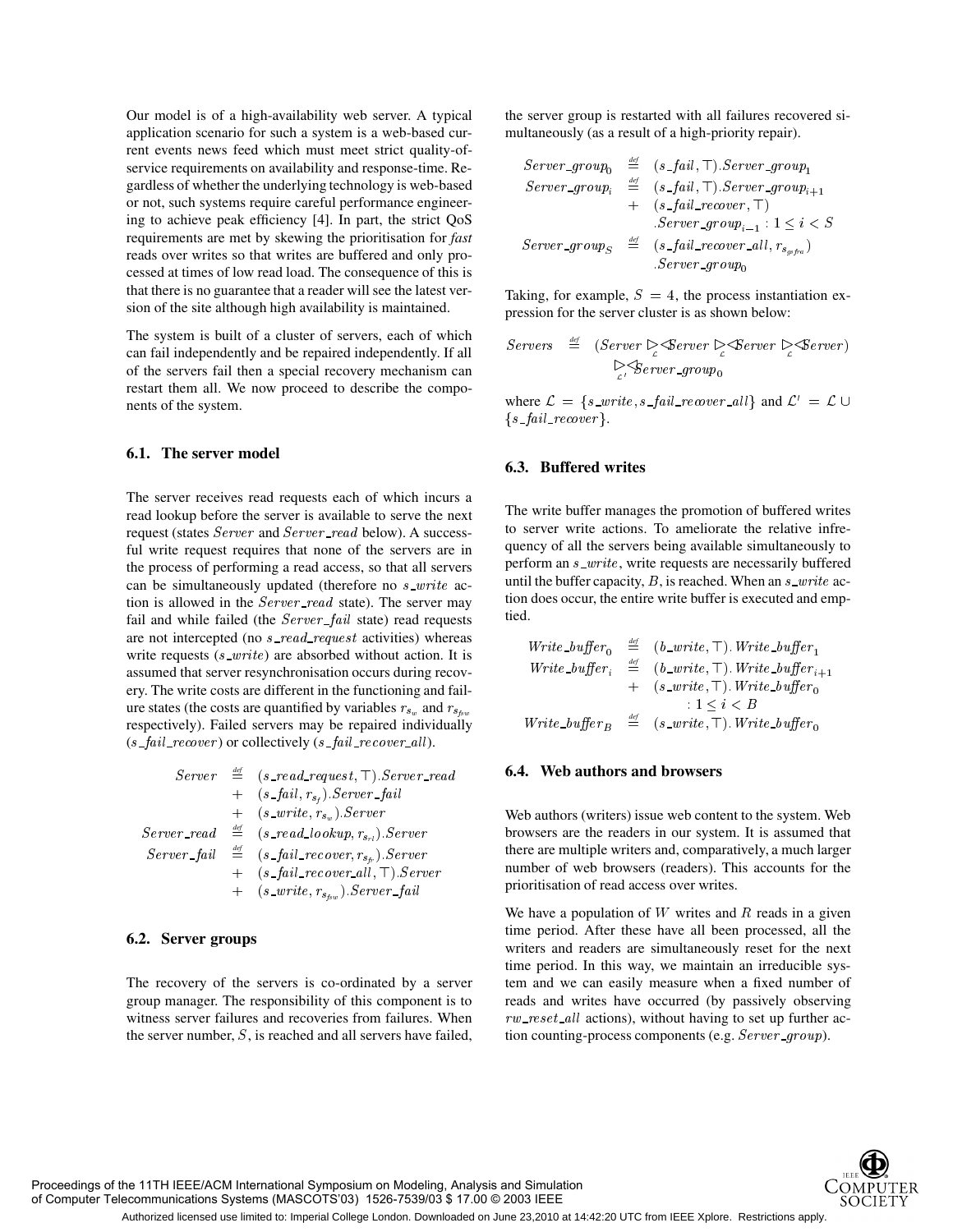Writers may perform only buffered writes. They have no capacity to perform a server write directly.

$$
\begin{array}{rcl}\nWriter & \stackrel{\mathrm{def}}{=} & (b\_write, r_{w_{bw}}). \:Writer\_writ \\
Writer\_writ & \stackrel{\mathrm{def}}{=} & (rw\_reset\_all, \top). \:Writer\n\end{array}
$$

With three writers  $(W = 3)$  the process instantiation expression for the writers is as shown below:

*Writers* 
$$
\stackrel{\text{def}}{=}
$$
 *Writer*  $\underset{\kappa}{\triangleright}$   $\stackrel{\triangle}{=}$  *Writer*  $\underset{\kappa}{\triangleright}$   $\stackrel{\triangle}{=}$  *Writer*

where  $\mathcal{K} = \{rw\_reset\_all\}$ .

Readers send read requests and then await the response from the server.

 *def*  - - - *def* -

If we model three readers  $(R = 3)$ , for instance, we get:

$$
R\;eaders \stackrel{\text{\tiny def}}{=} R\;eader \trianglerighteq R\;eader \trianglerighteq R\;eader
$$

where  $\mathcal{M} = \{rw\_reset\_all\}$ . Readers and writers are reset by the dedicated component:

$$
R \ \ W_{\textit{reset}} \stackrel{\textit{\tiny def}}{=} (\textit{rw\_reset\_all}, r_{w_{ra}}) . R \ \ W_{\textit{reset}}
$$

#### **6.5. The system equation**

The system is built compositionally by composing the behaviours of the simpler component to form the behaviour of the model as a whole:

|  | $\begin{array}{lll} \textit{Environment} & \stackrel{\textit{\tiny def}}{=} & \textit{Writers} {\begin{array}{cc} & \triangleright \triangleleft \\ \textit{fweress} & \textit{if} & \textit{R} \end{array}} \end{array} \begin{array}{ll} \textit{aders} \end{array}$ |     |
|--|------------------------------------------------------------------------------------------------------------------------------------------------------------------------------------------------------------------------------------------------------------------------|-----|
|  | $\sum_{\{rw\_reset\_all\}} R$ W_reset                                                                                                                                                                                                                                  | res |
|  | $Web\_cluster \triangleq \text{Servers} \underset{\{s \text{ write } \}}{\triangleright} \lessdot \text{Write\_buffer}_0$                                                                                                                                              | Mc  |
|  | $System \cong Environment \geq Web-cluster$                                                                                                                                                                                                                            | par |

where  $\mathcal{N} = \{b\_write, s\_read\_request, s\_read\_lookup\}.$ 

## **7. Tool Comparisons**

In this section, we present a comparison of the ipc/DNAmaca tool with the PRISM solver. Our running example is the high-availability web server model presented in the previous section. This model is configurable by varying the numbers of servers,  $S$ , buffer capacity,  $B$ , number of readers,  $R$ , and writers,  $W$ .

Tab. 1 presents the results of our model-building and solution. We varied the parameters  $S, B, R$  and W as indicated in column 1 in the table. The state space of the model is given in column 2. Timings are given in column 3 and column 4. All measurements were made on a 2.0GHz Pentium IV processor machine with 1Gb of memory, running Red Hat Linux 7.2. The GNU time command version 1.7 was used to obtain the measurement data. The time reported is elapsed real (wall clock) time used by the process, measured in seconds.

*eder* ing time for the native formats of the tools only. These We used PRISM Version 1.3.1 and DNAmaca version 0.95. For both tools the problem is to solve the model for its equilibrium probability distribution. We used the same accuracy for the numerical precision of the results and used a range of solution options for both tools. The PRISM tool has three solution engines (MTBDD, Sparse and Hybrid) and seven numerical procedures so there are twenty-one possible combinations of these<sup>3</sup>. In the table below, we report the *best* time recorded for all combinations of solver and engine. The times taken by ipc and the equivalent PEPA compiler of the PRISM tool are not included in the runtimes presented. The run-times reported reflect the process-

| <b>Parameters</b> | <b>States</b> | <b>PRISM</b> | <b>DNAmaca</b> |
|-------------------|---------------|--------------|----------------|
| S, B, R, W        |               | run-time     | run-time       |
| 3, 3, 2, 2        | 1,376         | 2.02         | 3.12           |
| 4, 3, 3, 3        | 21,248        | 7.55         | 6.70           |
| 5, 4, 3, 3        | 69.440        | 21.12        | 17.73          |
| 6, 5, 3, 3        | 211,968       | 70.62        | 58.14          |
| 6, 5, 4, 4        | 1,369,728     | 303.03       | 381.94         |

#### **Tab. 1. Run-time measurements for the web server model**

results show that DNAmaca is competitive with PRISM. Models with larger state spaces can be solved faster with parallel and distributed versions of DNAmaca, which are also available [11, 15, 21].

## **8. Extracting Passage-time Densities with** ipc

In this section, we make use of the  $\passaq$ e pragma in DNAmaca to extract passage-time quantities from our webserver case study. The version of DNAmaca which extracts



<sup>3</sup> In PRISM version 1.3.1 not all of the solution procedures are implemented for the MTBDD engine so the number of possibilities is less than 21.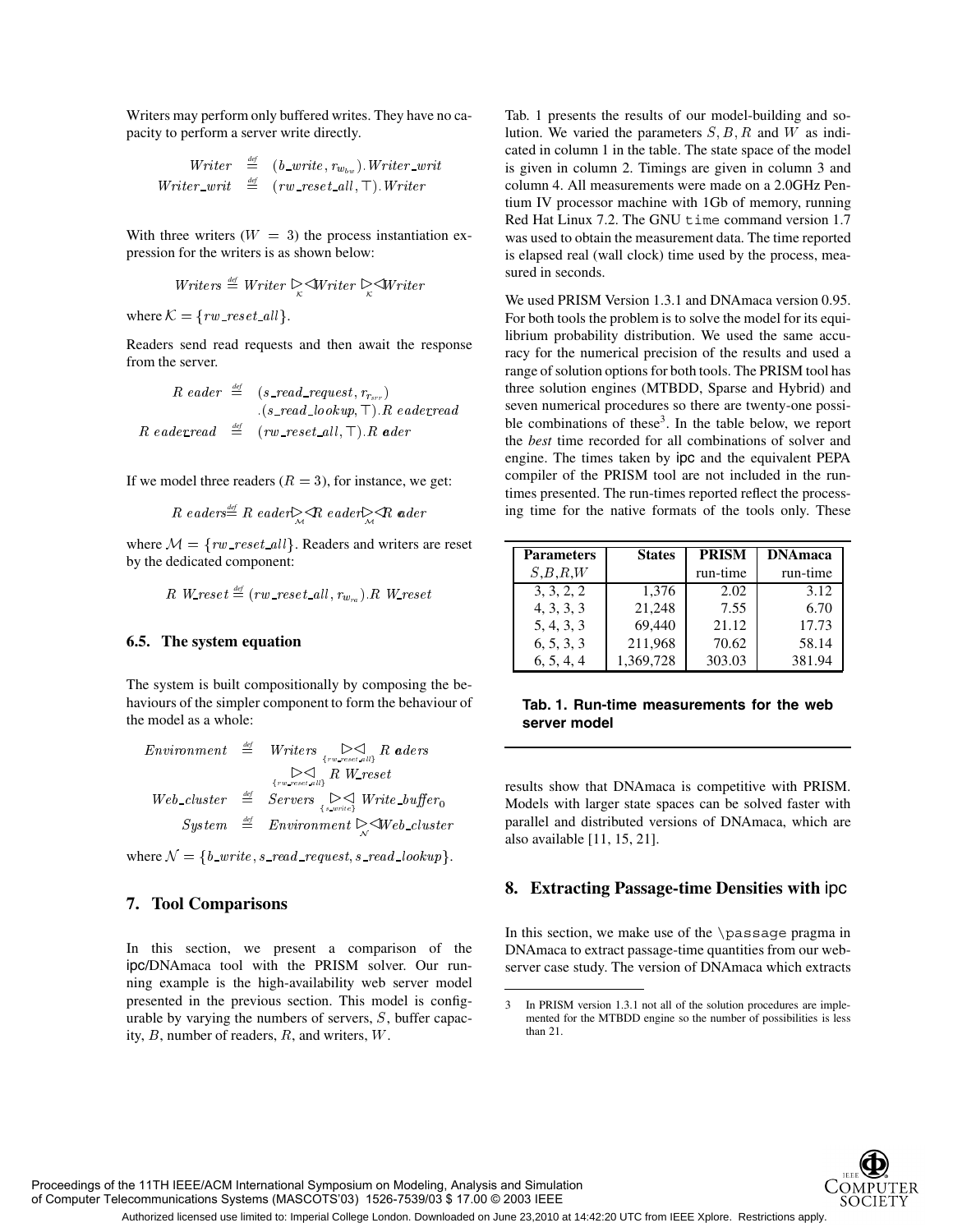passage-times from purely Markov systems (release version HYDRA) uses uniformization to calculate both densities and cumulative distributions (as described in Section 4).

#### **8.1. Automated PEPA Passage-time Specification**

To ease the description of passage-times in DNAmaca, ipc provides us with a method to specify passages which relate directly to the high-level PEPA model. Given start actions and stop actions for the passage, ipc first adds a simple PEPA fragment to the model, which synchronises with the system and passively observes the occurrence of these key actions. We call these fragments *stochastic probes* [1], as they effectively measure the system for the required passage. Probes are similar in nature to the *testing component* concept used in [13], which were used to aid transient analysis of PEPA models. In our context, stochastic probes are specified with the set of starting actions,  $L_s$ , and the set of terminating actions,  $L_f$ , and take the general form:

$$
ProbeX \stackrel{\text{def}}{=} \sum_{s \in L_s} (s, \top). ProbeX\_run
$$
  
+ 
$$
\sum_{f \in L_f \setminus L_s} (f, \top). ProbeX
$$
  

$$
ProbeX\_run \stackrel{\text{def}}{=} \sum_{s \in L_s \setminus L_f} (s, \top). ProbeX\_run
$$
  
+ 
$$
\sum_{f \in L_f} (f, \top). ProbeX
$$

The probe, initially in state  $Pr$  ob  $eX$  waits for any one of the start actions  $s \in L_s$  before moving to state  $ProbeX$ -run. In waiting for a start action, it must absorb any stop actions it comes across without changing state. If any of the start actions also appears in the stop action set,  $L_f$ , they are treated as start actions first before being treated as stop actions in the state  $ProbeX$ -run. A corresponding strategy is used for stop and start actions in the  $Pr \ o \cancel{kX}$ -run state. The new system is created from the synchronisation of the old system with the probe as follows:

$$
\textit{System}' \stackrel{\textit{\tiny def}}{=} \textit{System} \underset{\scriptscriptstyle{L_s \cup L_f}}{\triangleright} \textit{P\_r}~\textit{okX}
$$

Now, on seeing the probe first enter state  $Pr$  ob  $eXrun$ , the passage-time measure is started and on the next occurrence of state,  $Prob\,eX$ , the measure is stopped. To encode this, ipc automatically adds the following passage measurement to the DNAmaca .mod file:

```
\passage {
   \simeq \sourcecondition{ (ProbeX run > 0) }
   \targetcondition{ (ProbeX > 0) }
}
```
Here ProbeX run and ProbeX are variables which encode the relevant state in the underlying DNAmaca Petri net model. If there are many underlying source states to a passage, as there often will be, then the steady-state distribution is used to weight the different possible passages, to give an overall passage distribution at equilibrium [15].

#### **8.2. Examples**



**Fig. 1. Average passage-time density for the time taken to commit a write to the servers from the moment that it is buffered. (** $S = 5$ **, B)**  $= 4, W = 3, R = 3: 69,440$  states)

Fig. 1 shows the passage-time density representing the time taken for a write action to actually take place in the web server after it is first added to the write buffer. To achieve this ipc uses the PEPA fragment,  $Prob\,eA$ , which looks for a  $b\_write$  action to signify a write update being placed into the write buffer. The fragment then stops measuring, on seeing the next  $s\_write$  action which will represent the write buffer being flushed and the initial buffer write being committed.

$$
\begin{array}{rcl} Prob\,e\,A & \stackrel{\mathrm{def}}{=} & (b\_\_write, \top).Prob\,eA\_\_run \\ Prob\,A\_\_run & \stackrel{\mathrm{def}}{=} & (b\_\_write, \top).Prob\,eA\_\_run \\ & & \quad + (s\_\_write, \top).Pr\,o\,Phi\,A \end{array}
$$

$$
\textit{System}_1 \stackrel{\textit{\tiny def}}{=} \textit{System}_{\{b\_write, s\_write\}} \textit{Pr o} \textit{le} \textit{A}
$$

Fig. 2 represents the passage-time density between successive  $rw\_reset\_all$  actions; this is the time taken to complete an entire cycle of  $R$  reads and  $W$  writes. It is measured us-



Proceedings of the 11TH IEEE/ACM International Symposium on Modeling, Analysis and Simulation of Computer Telecommunications Systems (MASCOTS'03) 1526-7539/03 \$ 17.00 © 2003 IEEE

Authorized licensed use limited to: Imperial College London. Downloaded on June 23,2010 at 14:42:20 UTC from IEEE Xplore. Restrictions apply.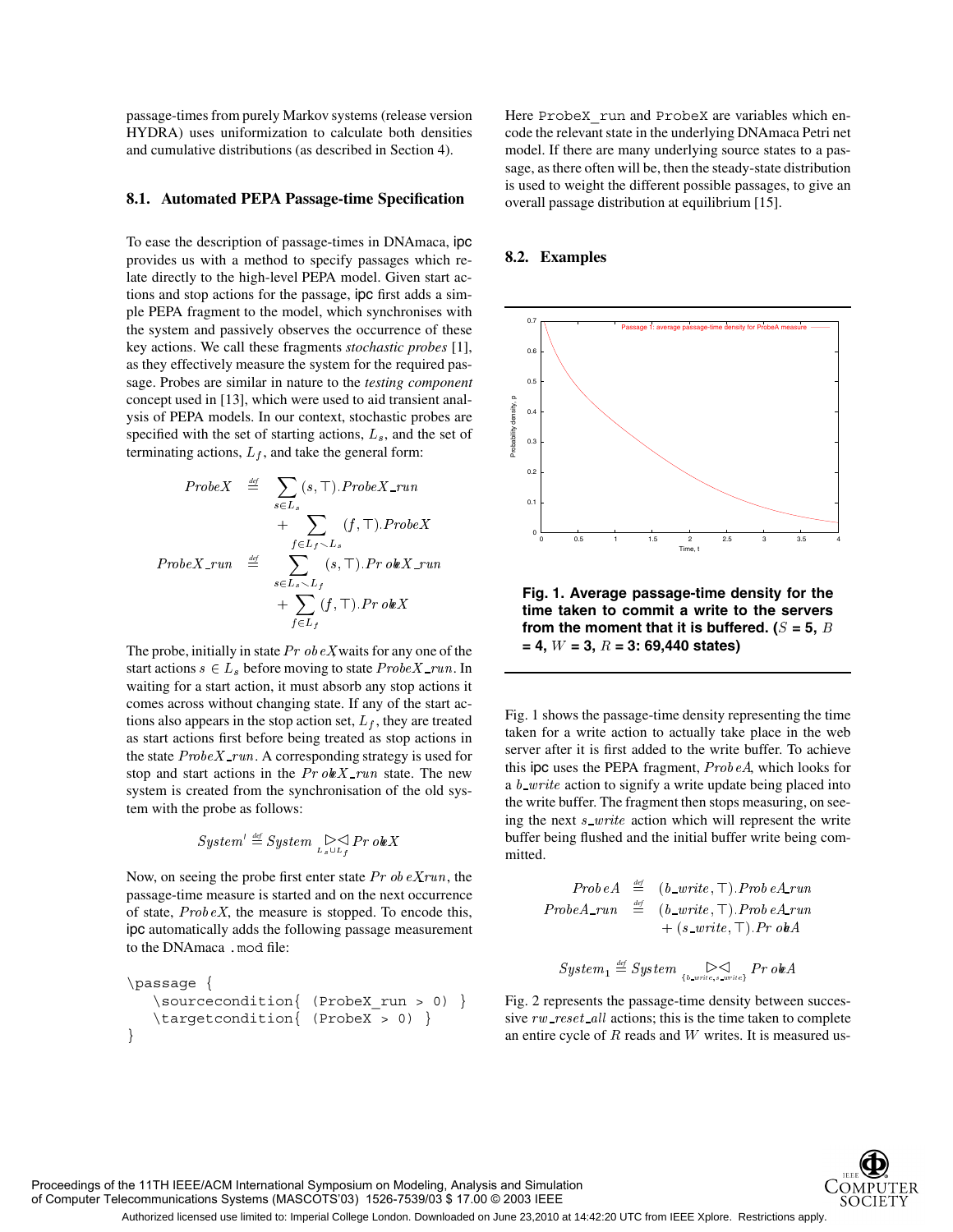

**Fig. 2. Average passage-time density for reads and** W writes. ( $S = 5$ ,  $B = 4$ ,  $W = 3$ ,  $R = 1$ **= 3: 69,440 states)**



**Fig. 3. Average cumulative passage-time dis**tribution for  $R$  reads and  $W$  writes and quan- ${\bf t}$ ile measure. ( $S$  = 5,  $B$  = 4,  $W$  = 3,  $R$  = 3: 69,440 **states)**

ing the PEPA fragment:

$$
\begin{array}{rcl} Pr~obB & \stackrel{\textit{def}}{=} & (rw\_reset\_all, \top). \textit{Prob}~eB\_run \\ ProbB\_run & \stackrel{\textit{def}}{=} & (rw\_reset\_all, \top). \textit{Prob}~eB \end{array}
$$

$$
\textit{System}_2 \stackrel{\textit{\tiny def}}{=} \textit{System} \underset{\scriptscriptstyle \{rw\_reset\_all\}}{\triangleright} \textit{Pr o}~\bm{b}~\bm{B}
$$

Fig. 3 displays the equivalent measure in cumulative distribution form (an option in the DNAmaca passage syntax). From the cumulative distribution, we can derive useful quality-of-service or quantile information, such as, the system will complete  $R$  reads and  $W$  writes in 21 time units, 96.9% of the time (also shown in Fig. 3).

## **9. Conclusion**

In this paper, we have introduced the ipc tool as a means of compiling PEPA models into DNAmaca specifications and thereby access the rich passage-time analysis and large state-space capability that DNAmaca has to offer.

The main thrust of the paper has been to show how ipc automatically constructs PEPA probes to specify passages across process algebra models. These can then be passed to DNAmaca to provide the modeller with passage-time densities, cumulative distributions and passage-time quantiles.

We have also demonstrated that the ipc/DNAmaca tool chain compares favourably to current tool technologies, as used by PRISM, for the steady-state analysis of large PEPA models.

As future developments and to provide further analysis possibilities, we are looking to using ipc to compile full  $PML_u$ (Probabilistic Modal Logic for PEPA models [5, 6]) specifications into DNAmaca, as an alternative way of expressing passage start and termination points.

## **Acknowledgements**

Stephen Gilmore is supported by the *DEGAS (Design Environments for Global ApplicationS)* project IST-2001-32072 funded by the FET Proactive Initiative on Global Computing.

## **References**

- [1] J. T. Bradley. *Towards Reliable Modelling with Stochastic Process Algebras*. PhD thesis, Department of Computer Science, University of Bristol, Bristol BS8 1UB, UK, October 1999.
- [2] J. T. Bradley, N. J. Dingle, P. G. Harrison, and W. J. Knottenbelt. Distributed computation of passage time quantiles and transient state distributions in large semi-Markov models. In *Performance Modelling, Evaluation and Optimization of Parallel and Distributed Systems*, Nice, April 2003. IEEE Computer Society Press.
- [3] J. T. Bradley, N. J. Dingle, W. J. Knottenbelt, and P. G. Harrison. Performance queries on semi-Markov stochastic Petri nets with an extended Continuous Stochastic Logic. In *PNPM'03, Proceedings of Petri Nets and Performance Models*, 2003. (To appear).